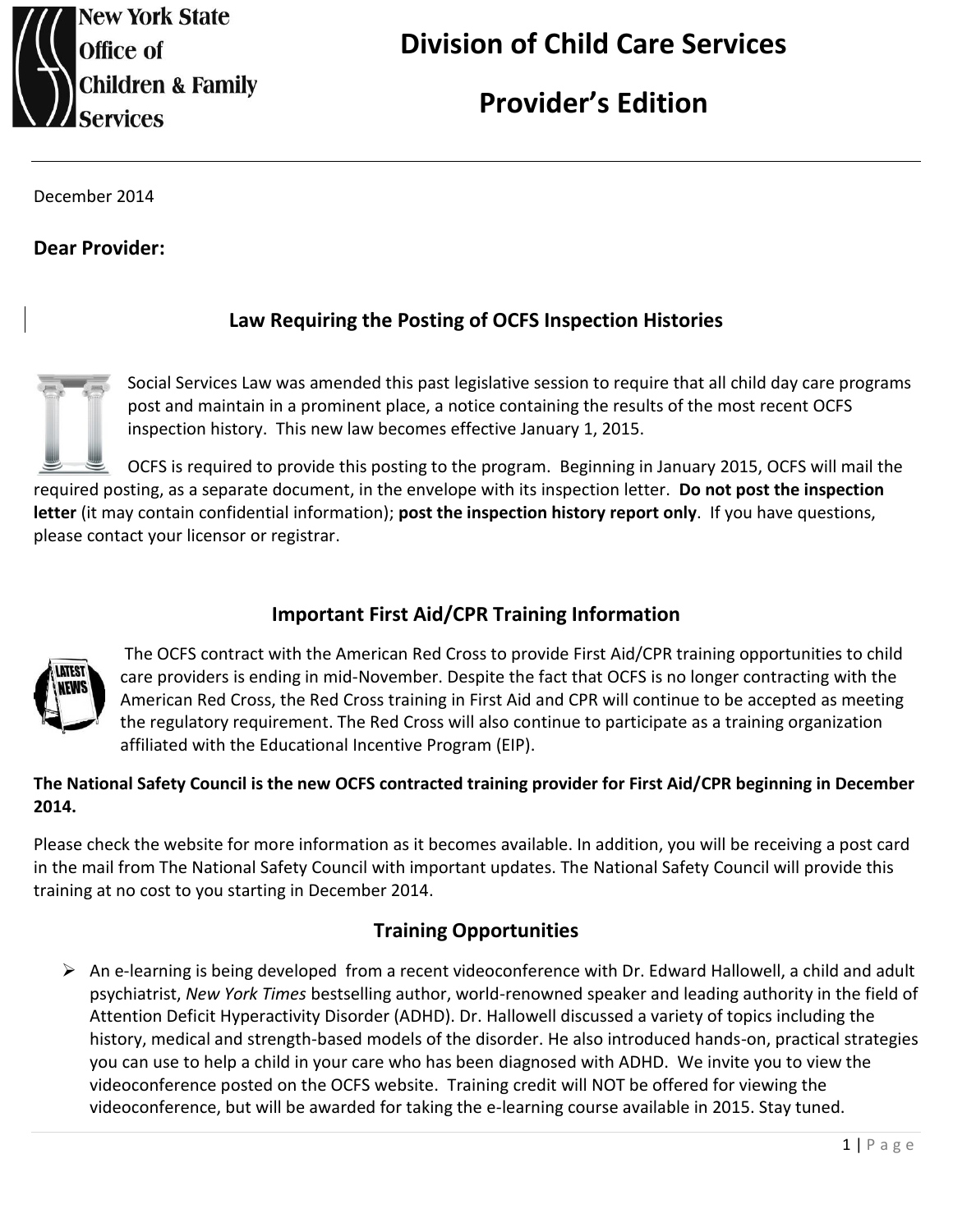$\triangleright$  Stay tuned, also, for the new Supervision e-learning coming your way soon. All e-learning course topics can be found at: [http://www.ecetp.pdp.albany.edu/elearn.shtm.](http://www.ecetp.pdp.albany.edu/elearn.shtm)

# **Winter Safety**



Winter weather brings a variety of hazards including treacherous driving conditions, extreme cold, and snow accumulation and drifting. The build-up of snow or ice around buildings can interfere with safe passage from a building, as well as compromise the function of mechanical equipment. Some areas to focus on are:

#### **Exits, Pathways and Safe Areas:**

Snow and ice should not obstruct any exits from buildings; this includes the pathways from emergency exits to the public way. It should be removed from building steps, the areas around exits, and routes of travel from exits to the meeting place. Keeping the meeting place clear of snow is essential to provide for a safe waiting area when emergency response vehicles arrive. Snow and ice removal should include clearing all areas that are in the site evacuation plan.

#### **Vents, Utilities and Mechanical Equipment:**

Keeping vents to mechanical equipment clear of snow and ice accumulation is an additional safety concern. When clearing snow from walkways and meeting places, it is important to consider where the snow will be deposited. Piling snow against buildings can obstruct or damage vents for boilers, furnaces, hot water tanks, and clothes dryers which can cause the appliance to not operate properly or even shut down completely. If the unit operates improperly, it could emit poisonous carbon monoxide gas. Utility equipment such as gas meters and electrical service should also be kept clear and accessible to avoid natural gas seeping back into the building. Gently clear away snow from the meter using a plastic shovel or broom.

# **Three Frequently Asked Questions**



**The provider must be the primary caregiver; does this apply just to new programs licensed May 1, 2014 and after?** 

If a program was in existence prior to May 1, 2014 and had an "on-site" provider, it may continue to operate with an on-site provider replacing this role with qualified on-site providers as needed. No

new on-site providers will be approved for existing programs that did not have this role formerly or new child care programs going forward.

**Regarding the requirement that the provider must be the primary caregiver: Can someone own multiple day care programs and have multiple providers? For example, can the applicant/owner hire a person to be his/her provider?** 

Unless grandfathered in (see above question), no new "on-site providers" will be permitted in new programs (new license/registration numbers).